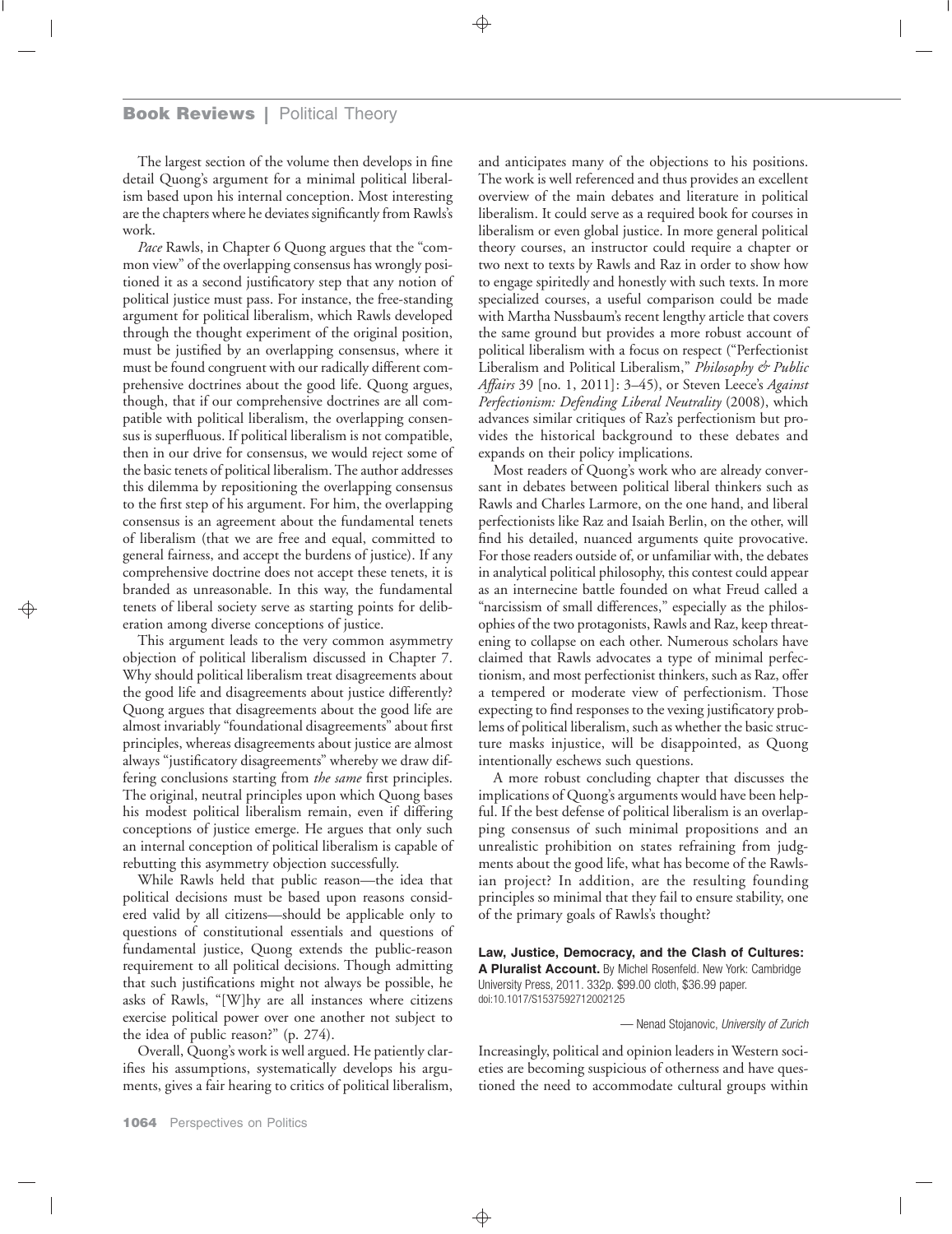their polities. In past years, for example, German Chancellor Angela Merkel, British Prime Minister David Cameron, and French President François Sarkozy all denounced "multiculturalist" policies that had allegedly paved the way for extremism, especially within the Muslim community. To students of multiculturalism, these declarations may sound not only embarrassingly superficial but also paradoxical, given the very different approaches to cultural diversity adopted in the respective countries. Yet such statements often have a considerable impact on public opinion. Any serious piece of scholarship addressing issues of cultural diversity, I believe, ought to take them into account and clarify the terms of the dispute.

Supported by excellent theoretical insights and the finest analytical methods, such a clarification can be found in Michel Rosenfeld's new book. It is a significant contribution to our understanding of the struggles over accommodation of cultural diversity in the contemporary world. Written by a legal, moral, and political philosopher, this book will be particularly useful to political scientists interested in questions relating to culture, identity, tolerance, and democracy.

The core theme of the book is Rosenfeld's passionate defense of "comprehensive pluralism" (CP), a normative theory on which he has been working for years (e.g., see *Just Interpretations,* 1998). Rosenfeld develops his argument by discussing a variety of key authors, including Spinoza, Kant, Hegel, John Rawls, Jacques Derrida, Jürgen Habermas, and Ronald Dworkin. He claims that in polities that are "pluralistic-in fact," because they comprise various competing conceptions of the good, CP offers "the best available alternative for settling questions of justice, morals, ethics, and legitimacy" (p. 11). Indeed, Rosenfeld considers CP a better alternative to the main monistic theories (such as liberalism, republicanism, and communitarianism), as well as to postmodern relativism. But he also considers it superior to competing pluralist accounts, such as Isaiah Berlin's "value pluralism" (pp. 37–42). Its ultimate goal is to provide equal accommodation to all competing conceptions of the good.

CP is a teleological, rather than a deontological, theory, which—in contrast to Rawls's *Political Liberalism* (1993) does not exclude fundamentalist religions, "as it commands that efforts be made to 'feel' and understand such religion[s] from 'within'" (p. 65). For many readers, this aspect of CP may be particularly disturbing. Does CP posit that we should tolerate the intolerants and run the risk, as Karl Popper warned us, that eventually the latter take over and put an end to tolerance? Rosenfeld's answer is a qualified "no." Indeed, he states that CP fully justifies imposing *its* conception of the good "on everyone, including proponents of religious fundamentalism" (p. 65). This position is embodied in the so-called second-order norms, a key feature of CP, meant to allow peaceful coexistence of different and competing conceptions of the good. As a

consequence, CP "prescribes intolerance, in whole or in part, of crusading religions and of non-religious ideologies bent on eradicating competing conceptions of the good" (p. 146). However, even the holders of such views might be tolerated for *strategic* reasons (i.e., if combating them brings more harm than good), provided they are numerically small and spatially isolated, and their actions are not likely to produce a dissolution of the established democratic pluralist order. A telling example would be the neo-Nazis in the United States (p. 240).

It should come as no surprise, therefore, that Rosenfeld does not condemn per se cultural practices such as female circumcision, provided the women are fully adult and embrace it voluntarily (p. 118). Nevertheless, he welcomes the bans that originate from *within* a given community. For instance, he states openly that we should applaud the Senegalese women who persuaded their national parliament to outlaw female circumcision (pp. 118, 120).

It is a positive feature of this book that it constantly illustrates the possible implications of its normative theory for real-world politics. Yet politicians involved in drafting a law or political scientists focused on constitutional design might find it difficult to use the precepts of CP in their work. Rosenfeld's normative framework, as I see it, is too vague in this respect because the answers to many difficult issues typically "depend on the circumstances" (p. 217). Should we tolerate hate speech and antidemocratic political parties (pp. 239–43)? It depends. In "ordinary times" we should tolerate them for strategic reasons, but in "times of stress" they should be outlawed, for "tolerance of the intolerant may pave the way to times of crisis" (e.g., war). Should we discourage ethnic parties (pp. 235–36)? Probably yes, if ethnic differences are "sharp and intense," probably not if we want to ensure representation of a small ethnic minority.

The main difficulty of this approach, I think, is that it is not easy to decide whether the times are ordinary or stressful, whether the ethnic divisions are sharp or blurred, and so on. Ultimately, it seems to me that the crucial judgment concerning the tolerability of given ideologies depends on future developments, which are difficult or impossible to predict. This is exemplified by the case of the Islamic party Refah, banned by the Turkish Constitutional Court. Rosenfeld claims that the dissolution of this party would be justified only if it were "genuinely likely eventually to culminate in dissolution of the Turkish polity" (p. 243). Now, what is "genuinely likely" to happen is a matter of dispute on which it is hard to reach a consensus.

Finally, I found myself puzzled by the question concerning how CP should treat *declared* preferences of various actors (e.g., religious leaders, ethnic entrepreneurs, etc.) who claim to speak in the name of a given conception of the good. As I read it, CP presupposes a good degree of sincerity here. Such actors ought to openly